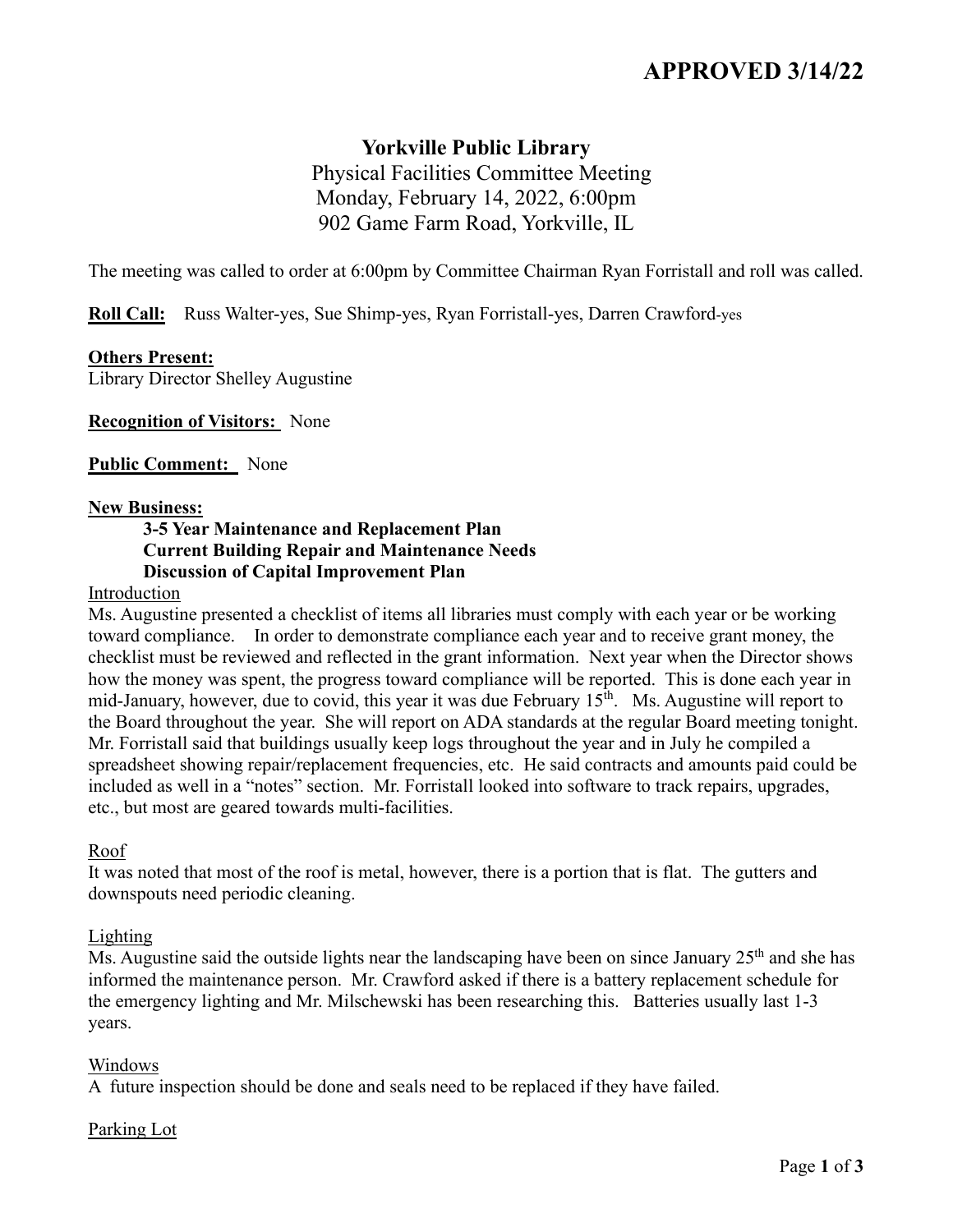Parking lot maintenance should be done every 3-5 years and the library lot is scheduled for resealing this year.

## Mechanical Equipment

Items discussed were air handler, chiller, boilers, VAV damper boxes and others. Mr. Forristall said the lifespans of these items are about 20-30 years. R.J. O'Neil will be asked about lifespans when they do summer preventive maintenance. Some items could be replaced for efficiency purposes, but the payback time would have to be considered.

## Flooring

Carpet should be cleaned every 1-2 years and replaceable squares of carpet were discussed for the future. Ms. Augustine said she would like to purchase plastic mats for staff desks to prolong the carpet life. It was noted that some grout work needs to be done in the entryway, so the maintenance person will be contacted.

## Fixtures, Furniture, Shelving

The furniture is showing signs of wear including broken pieces and will be budgeted and replaced as needed.

## Lighting

Regarding the Verde audit, replacement can be done in phases if the Board decides to move forward with their proposal. A backup generator and LED bulbs were briefly discussed. Mr. Crawford contacted Alderman Funkhouser about the status of possible solar panels for the library.

#### Fire Safety System

The fire panel has been updated and the sprinklers are inspected each year by the Fire Department. It will be determined how often burglar alarm system checks are done.

#### Elevator

Maintenance is under contract for quarterly inspections.

#### Plumbing

Repairs are done as needed.

#### Landscaping

The City does the weekly mowing and spring cleanup is done with a hired service and volunteers.

#### Wall Coverings and Paint

For the future, painting might be redone if the lighting system is replaced. LED bulbs are being used for lighting replacements.

#### Minor Improvements

Some tuck pointing will be needed which the maintenance person can do. Two microwaves will need to be replaced in the future.